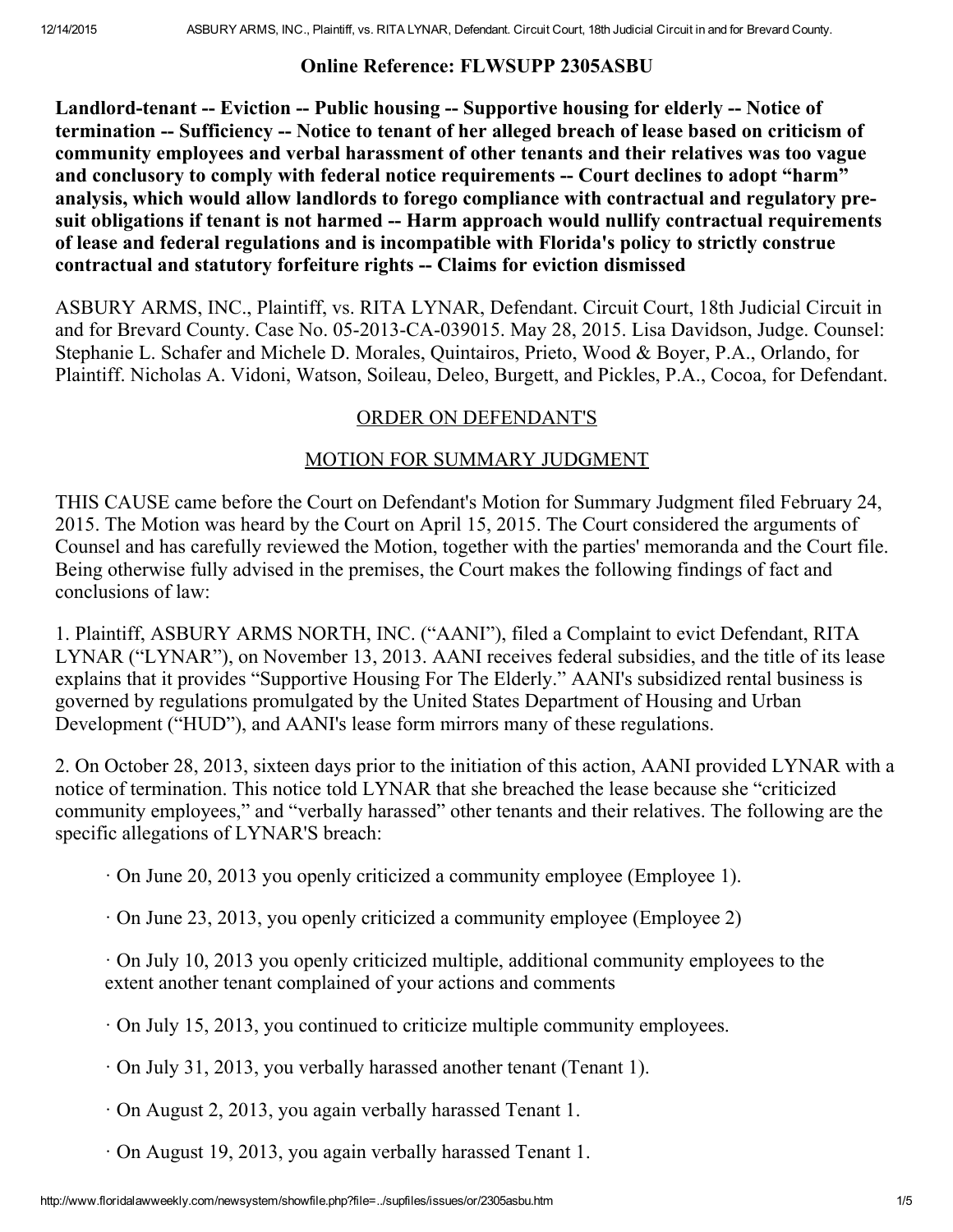$\cdot$  On August 29, 2013, you were provided a Ten Day Notice of Non-Compliance (With Opportunity to Cure).

· On September 13, 2013, you interrogated and verbally harassed the daughter of a tenant (Tenant 2). Due to your actions, Tenant 2 is considering leaving the community.

· On September 16, 2013, you were issued a Notice of Termination of Lease.

· On October 16, 2013, Asbury Arms North, Inc. agreed to negotiate a move out date in lieu of formal eviction.

· Despite Ashbury Arms North, Inc. attempts to avoid a formal eviction, you continued to harass Tenant 1. The harassment escalated and Tenant 1 contacted the local police regarding said harassment.

3. LYNAR moved for summary judgment, arguing that AANI's notice failed to comply with the pre-suit notice requirements under the lease and federal regulations because it was framed in vague and conclusory language that failed to inform her of the factual nature of her alleged breaches. AANI also argued that even if the notice was insufficient, a dismissal should not occur where LYNAR could not show that she was "harmed" by an insufficient notice.

4. The standard for summary judgment is well-established:

A motion for summary judgment may be granted only if the pleadings, depositions, answers to interrogatories, and admissions on file, together with affidavits, if any, show that there is no genuine issue as to any material fact and the moving party is entitled to judgment as a matter of law. Fla.R.Civ.P. 1.510(c). The burden is on the movant to demonstrate conclusively that the nonmoving party cannot prevail. Pennco, Inc. v. American General Home Equity, Inc., 629 So.2d 307, 308 (Fla 2d DCA 1993).

5. Neither party disputes the fact that LYNAR received the notice of termination that AANI attached to its complaint. AANI filed no sworn evidence in opposition to LYNAR's motion for summary judgment. Without a factual dispute, there remains a pure question of law as to whether AANI's notice complies with the contractual and regulatory pre-suit requirements for this action.

6. Prior to bringing an eviction action, both the lease and federal regulations require AANI to provide a notice which "shall" explain the reasons for the termination "with enough specificity so as to enable the TENANT to prepare a defense." Lease ¶8(f)and 24 CFR 247.4(a). There are no cases interpreting this requirement from Florida's District Courts of Appeals, nor any cases from Florida's Federal District Courts. Therefore, the Court reviewed and considered decisions from other federal and state courts that have confronted the same issue raised in LYNAR's motion for summary judgment.

7. The Court in Pheasant Hill Estates Associates v. Milovich, 33 Pa. D. & C. 4th 74, 78 (Pa. C.P. 1996) noted, "whenever the federal government provides monies to an organization, the organization must expect some strings to be attached. Strict compliance with HUD regulations is one of those strings." In Edgecomb v. Housing Authority of Town of Vernon, 824 F. Supp. 312, 315 (D. Conn. 1993), the Court noted that the court must resolve the issue as to whether the termination procedures complied with applicable regulations in light of the due process requirements of Goldberg v. Kelly, 397 U.S. 254, 90 S.Ct. 1011, 25 L.Ed.2d 287 (1970). Among those due process procedures required by Goldberg is that a recipient have timely and adequate notice detailing the reasons for a proposed termination. "The requirement of notice is to inform the tenant of the allegations so that he can prepare a defense." In Edgecomb, the notice of termination stated that the tenant had "engaged in drug-related criminal activity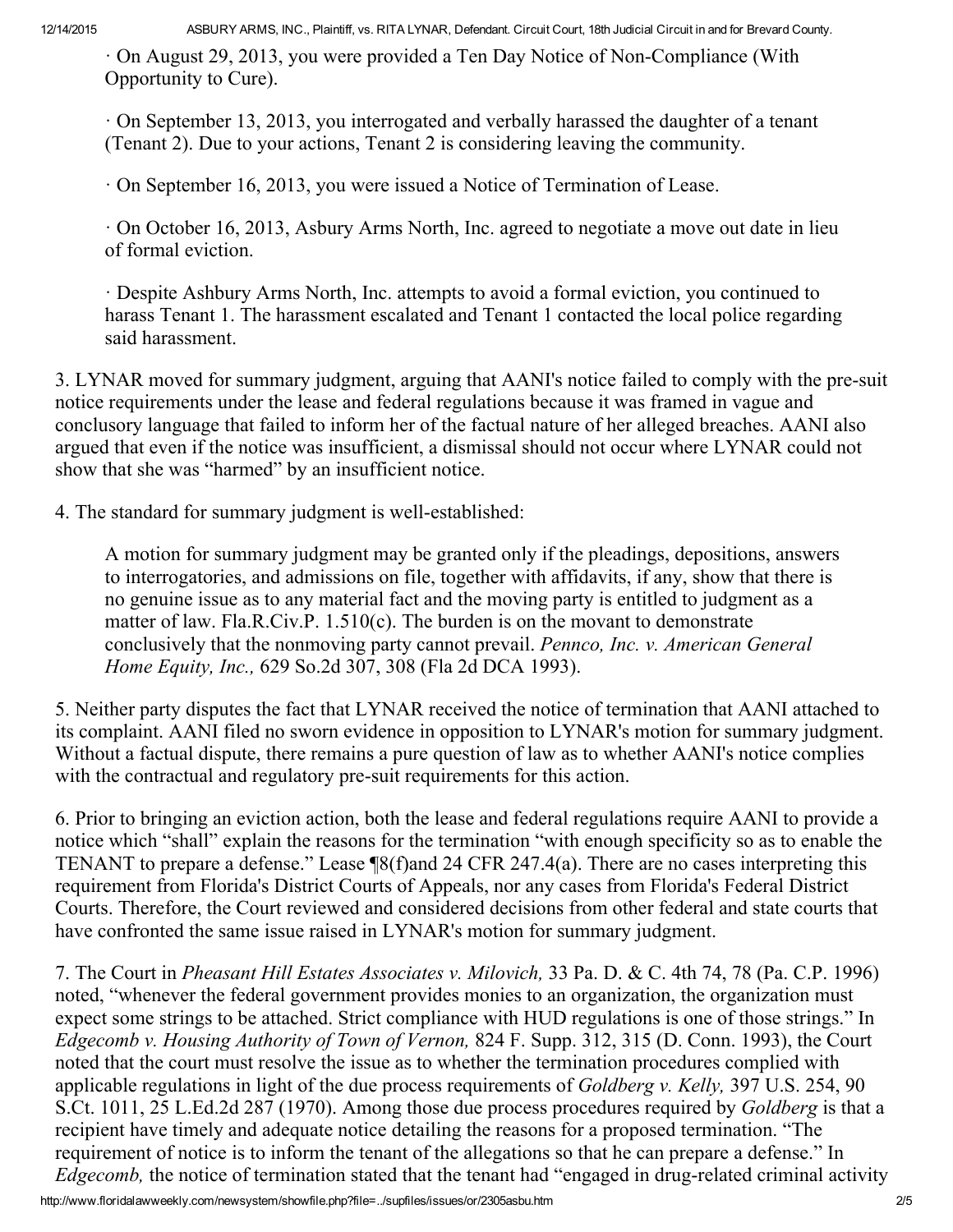or violent criminal activity, including criminal activity by any family member. . . ."The Court found that this notice was insufficient to adequately inform the tenants of the allegations against them. The Court reinstated the tenants' subsidized housing payments because the notice of termination did not state the particular felony, the person who allegedly committed it, nor did it give a brief factual statement concerning the incident(s) alleged in the notice. As stated in Moon v. Spring Hill Apartments, 11 S.W. 3d 427, 433 (Tex. Ct. App. 2000), "due process requires a timely and adequate notice to vacate detailing the reasons for a proposed termination because a denial of federal housing benefits, like denial of other forms of public assistance, is a denial of an interest protected by the Fourteenth Amendment." (citations omitted).

8. Other courts have reached a similar result to Edgecomb. In Swords to Plowshares v. Smith, 294 F. Supp. 2d 1067, 1073 (N.D. Cal. 2002), a federal district court dismissed an eviction action where the notice failed to identify "the persons involved in each of the events, and the person who brought the event to Plaintiff's attention." The notice had vague allegations as to the tenant's conduct: pushing another tenant against a kitchen table and threatening another tenant with hammer or knife. The Court found that the notice was deficient for failure to identify the alleged victim, time or date. The tenant therefore was not put on adequate notice of the complained conduct so that he could prepare a defense. See Cuyahoga Metropolitan Housing Authority v. Younger, 639 N.E.2d 1253, 1257 (Ohio App. 1994) (affirming the lower court's dismissal of an eviction action where the notice contained allegations that unauthorized persons were in tenant's unit and that her neighbors were disturbed by activities therein. However, the notice failed to notify the tenant of dates of the alleged incidents and it also failed to identify individuals involved in the alleged incidents.).

9. Other cases where courts have found a notice to be deficient, similar to Moon v. Spring Hill Apartments, when it is "framed in vague and conclusory language" or "fails to set forth a factual statement to justify termination" or "merely parrots the broad language of the regulations" include:

 $\cdot$  "Record of anti-social activities and arrests of your son, Fred, Jr., constituting a threat to the peace and safety of the community." *Escalera*, 425 F2d. at 858 n. 2.

 $\cdot$  "Illegal acts of Mr. Humphrey, having an adverse effect on the project and its tenants." Id.

· "You are in violation of your lease in section 6j: The Tenant shall not commit or maintain a nuisance on or about the premises." *Housing Auth. v. Saylors*, 19 Wash. App. 871, 578 P. 2d 76 (1978).

· "Serious, repeated damage to unit, repeated disturbance." Associated Estates Corp. v. Bartell, 24 Ohio App.3d 6, 492 N.E.2d 841 (1985).

· "[E]ndangering [the] welfare of other tenants." Moon, 11 S.W.3d at 433.

· "[C]reated and permitted 'loud and disturbing noises in and about [their] apartment at all hours of the day and night.' " Pheasant Hill Estates Assoc. v. Milovich, 33 Pa. D. & C. 4th 74 (1996).

10. AANI's notice bears the same type of vague and conclusory language as these examples of noncompliant language. The notice fails to identify the people involved in the events, and its broad and unexplained incidents of "harassment" and "criticism" do not meet the requirements under AANI's own contract or the applicable federal regulations. It is difficult to imagine what type of "criticism" could be legitimate grounds for an eviction. "Harassment" has multiple definitions. The notice using the words "criticism" and "harassment" without detailing who LYNAR spoke to, the dates of the "criticism" and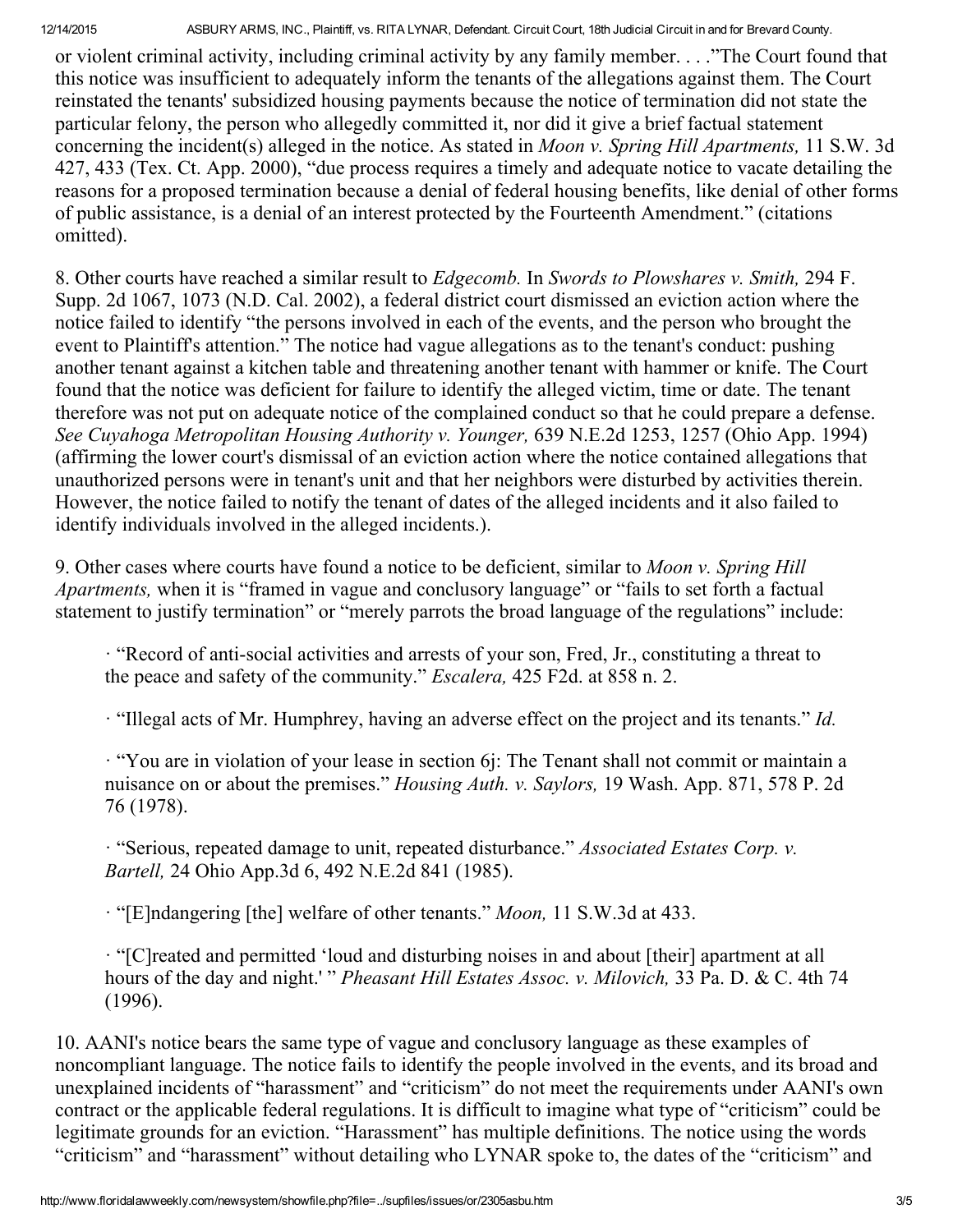"harassment", and the actual words or conduct complained of in no way allows LYNAR to prepare a defense. The fact that the notice of termination states that the police were contacted has no relevance. There is no allegation that LYNAR made any actual threats or that the law enforcement even investigated once they were contacted. When a tenant is being evicted due to what he or she is alleged to have said, the requirement of specificity is particularly acute.

11. AANI requests that this Court excuse its contractual and regulatory noncompliance since LYNAR has not been "harmed" by AANI's insufficient notice. In making this argument, it relies in part upon a Texas appellate court's decision in Nealy v. Southlawn Palms Apartments, 196 S.W. 3d 386, 391 (Tex. Ct. App. 2006). There, the Court decided that the pre-suit notice did not comply with the specificity requirements, but decided to waive the landlord's obligations where landlord met with tenant to discuss undesirable behavior, neither tenant or counsel alleged they could not prepare a proper defense, the tenant filed an answer and engaged in discovery. Id. at 393. The Nealy court adopted this approach from the Georgia Court of Appeals, articulated in Hill v. Paradise Apartments, Inc., 182 Ga.App. 834, 357 S.E.2d 288 (1987). There, the Georgia Court held that the tenant could not show harm caused by a noncompliant letter where the tenant had ten days to discuss the termination, had 30 days to vacate, hired a lawyer to represent her in the eviction action, filed an answer, and engaged in discovery. Id.

12. The "harm" analysis has not garnered support outside of Georgia and Texas state courts. Neither of the two federal cases with published opinions addressing the sufficiency of the notice purporting to terminate a tenant receiving rental subsidies adopted the "harm" analysis. In Edgecomb, the Court declared a noncompliant notice "unlawful and void." Another federal decision, Swords to Plowshares v. Smith, 294 F. Supp. 2d 1067, 1072-1073 (N.D. Cal. 2002), specifically rejected the "harm" analysis.

13. The majority of relevant state court decisions follow the federal approach and similarly dismiss eviction actions based upon a non-compliant termination notice. This majority includes New Jersey, New York, Pennsylvania, Rhode Island, Connecticut, Ohio, Washington, and also one Texas appellate Court. See, Riverview Towers Assocs. v. Jones, 358 N.J.Super. 85, 88, 90, 817 A.2d 324, 327 (2003); Hedco, Ltd. v. Blanchette, 763 A.2d 639, 643 (2000); Jackson Terrace Ass'n. v. Paterson, 155 Misc.2d 556, 557, 589 N.Y.S.2d 141, 142 (1992); Cent. Brooklyn Urban Dev. Corp. v. Copeland, 122 Misc. 2d 726, 729, 471 N.Y.S. 2d 989, 992 (1984); Cuyahoga Metropolitan Housing Authority v. Younger, 639 N.E.2d 1253, 1257 (Ohio App. 1994); Moon v. Spring Creek Apartments, 11 S.W. 3d 427, 433 (Tex. Ct. App. 2000); Pheasant Hill Estates Associates v. Milovich, 33 Pa. D. & C. 4th 74, 78 (Pa. C.P. 1996); Glastonbury Hous. Auth. v. Martinez, No. 82600, 1995 WL 621849, at \*2 (Conn.Super.Ct. Oct. 16, 1995); Stratford Hous. Auth. v. Reese, No. SPBR-9411 28443, 1995 WL 264020, at \*2 (Conn.Super.Ct. April 7, 1995); Tacoma Rescue Mission v. Stewart, 155 Wash.App. 250, 254 n. 9, 228 P.3d 1289 (2010).

14. Adoption of a "harm" analysis allows landlords to forego compliance with their contractual and regulatory pre-suit obligations simply because a tenant can raise defenses in the judicial eviction proceeding. Since any tenant can raise a defense to eviction in Florida, the "harm" analysis would permit landlords to evict tenants absent any compliance with the express provisions of the lease and federal regulations. This would be an exception that nullifies the contractual requirements of LYNAR's lease and HUD's regulations.

15. Further, the "harm" approach is incompatible with Florida's policy to strictly construe contractual and statutory forfeiture rights. The Florida Supreme Court explained: "The statute providing for summary proceeding by landlord to evict tenant must be strictly construed and substantially followed." Wiesen v. Schatzberg, 26 So.2d 62 (Fla. 1946).

16. Under Florida's strict construction of a landlord's termination rights, the Fifth District Court held that "a statutory cause of action cannot be commenced until the claimant has complied with all the conditions